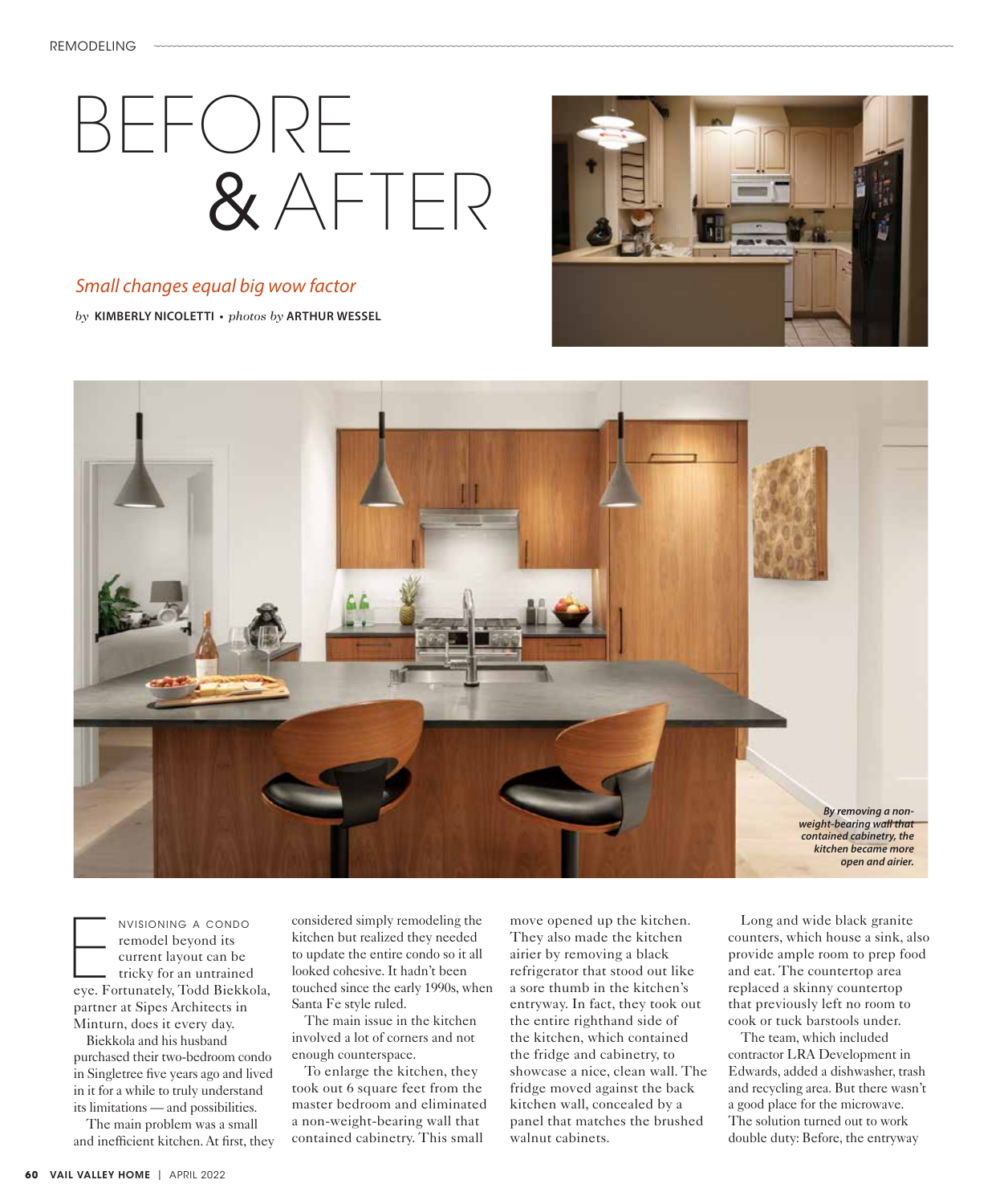



## **TREATING CLIENTS LIKE FAMILY and Houses Like Homes**



**free inspections & estimates**

**lifetime manufacture warranty**

**schedule an appointment online**

Capital Roofing specializes in mountain roofing, servicing all roofing systems; daVinci, Synthetics and metal. Taking care of the Valleys commercial and residential roofing replacements ' and repairs.

All roofs include a full warranty. Reasonable turnaround times and great customer care. Our roofing experts are knowledgeable and here to help pick the right roofing system for your home.

40928 US Hwy 6, Unit E Eagle, CO **970-235-1170 capitalvail.com**